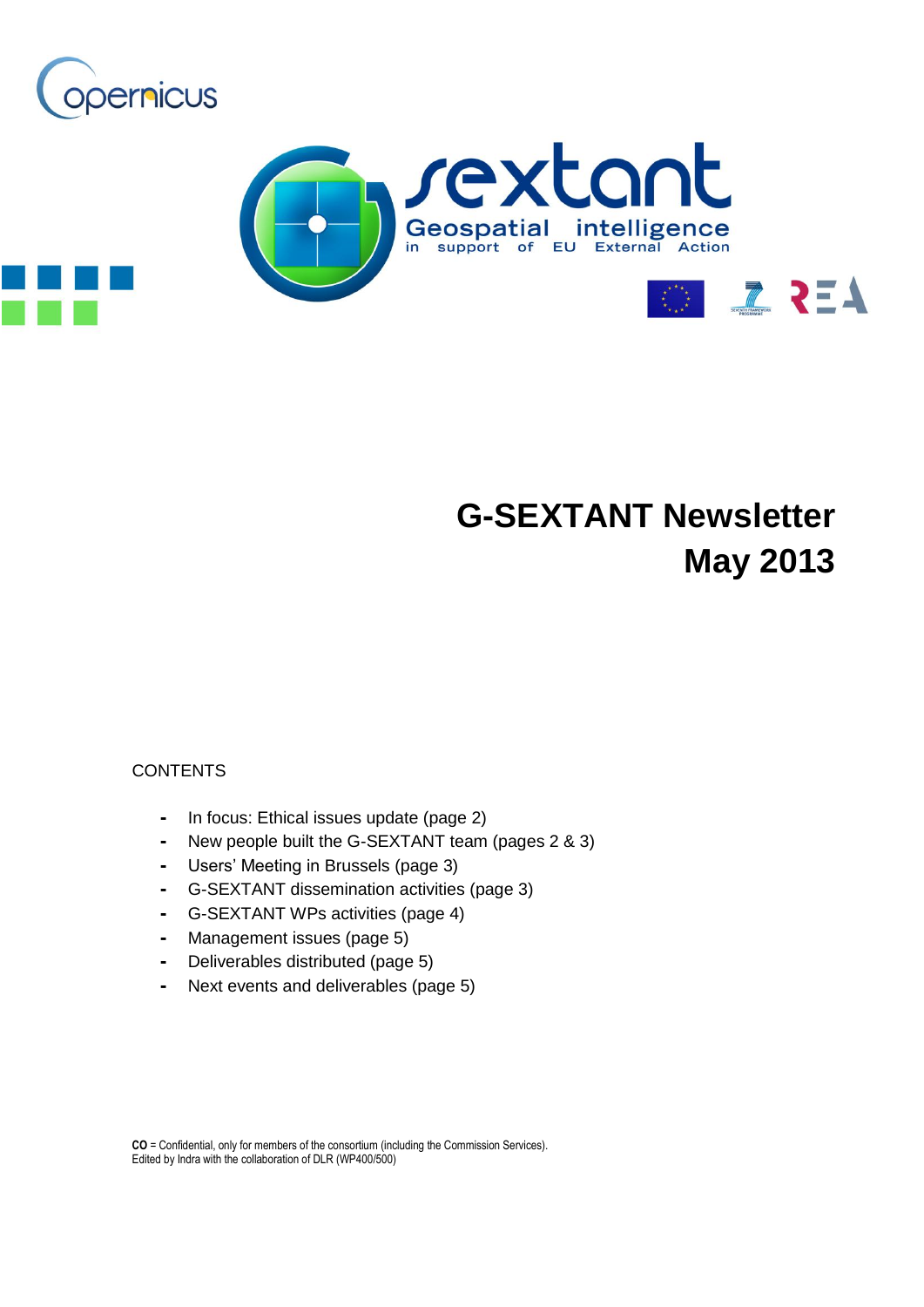

# **IN FOCUS**

**Ethics approvals** continue being an opportunity to improve our project and not a problem. Several related actions have been carried out:

- $\checkmark$  Collection of opinions from local authorities in countries where the research will be executed. Thanks to the efforts of Herbert Wulf, PLUS, SRC, BICC, Eurosense, DLR, IAI and Indra. We are waiting information from France and clarifications from Italy to close this issue. The main conclusion regarding the collection of opinions is that authorization to conduct this kind of research project is not required by national authorities.
- **V** Preparation of a documentation set related to personal data protection (informant consent procedure and others).
- Elaboration of documentation related to ethics (*Report from Ethics Independent Expert, Report from Ethics Advisory Board* and *Ethics Approval Collection*).
- A second extraordinary meeting of the Ethics Advisory Board of the project was held through a teleconference, with the following attendants: Indra, DLR, BICC, EUSC, JRC and PLUS.
- $\checkmark$  Preparation of documentation related to the application to European Data Protection Supervisor.

Herbert Wulf, acting as Independent Ethics Expert, the Data Protection Office of Indra and the Management Staff are finishing the ethics reports to be submitted to REA in order to receive comments/indications about the situation. Meantime, preliminary works could be conducted whenever do not arise ethical issues.

# **NEW PEOPLE BUILT THE G-SEXTANT TEAM**



**María** Tamame is on medical leave due to imminent maternity.



**Gemma** Ventura has been incorporated to the Management Staff replacing María.

We would like to welcome to the G-SEXTANT team the following people:

team@dlr: **Simon** Plank [\(Simon.Plank@dlr.de\)](mailto:Simon.Plank@dlr.de). Simon will be in charge of the WP400 (Technology Enhancement and Production) coordination. **Eva-Maria** Bernard [\(Eva-Maria.Bernhard@dlr.de\)](mailto:Eva-Maria.Bernhard@dlr.de). Eva-Maria will be the first contact to WP440 (SAR change detection) and WP450 (Optical change detection), and thus deeply involved in the technology production and enhancement. **Sandro** Martinis [\(Sandro.Martinis@dlr.de\)](mailto:Sandro.Martinis@dlr.de). Sandro is team leader of the team "Remote Sensing Parameters for Geo-Risks" in our unit and supports the technology production and enhancement work. **Robin** Nitsche [\(Robin.Nitsche@dlr.de\)](mailto:Robin.Nitsche@dlr.de) Robin is cartographer focusing on GIS and will be mainly involved in the map production and DEM and 3D modeling WP activities.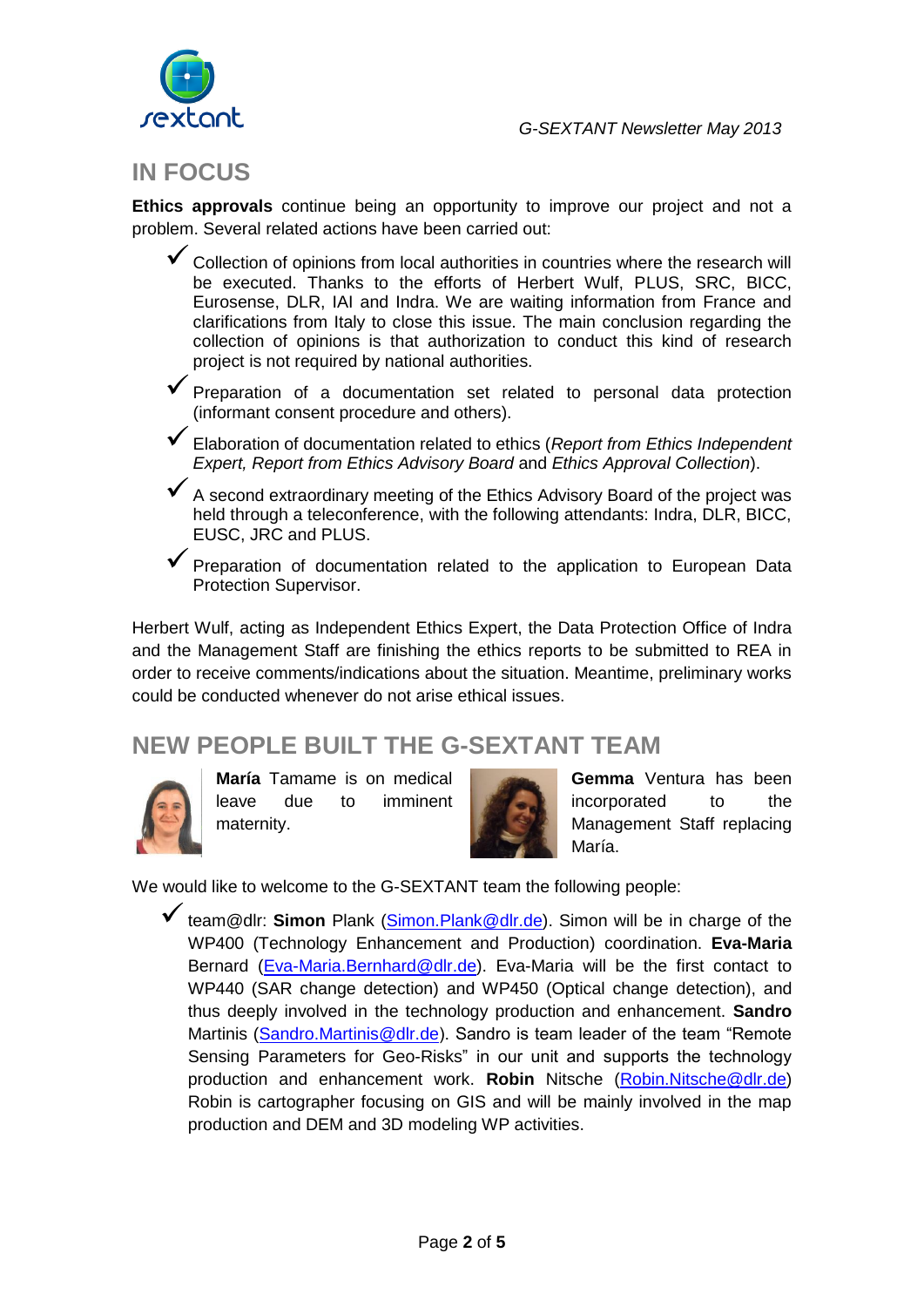

- team@bicc. **Lena** Guesnet and **Ruth** Volmer Lena will be involved in WP530 (Natural resources scenario) focusing on the subscenario 2 (Oil exploitation). Ruth will be involved in all subscenarios of WP540 (Land conflict situation awareness), but mainly focusing on subsenario 3 (Land use changes caused by 'land grabbing'). Contact: [guesnet@bicc.de/](mailto:guesnet@bicc.de) [vollmer@bicc.de.](mailto:vollmer@bicc.de)
- **√** team@indra. **Raúl** Martínez [\(rmartinezg@indra.es\)](mailto:rmartinezg@indra.es). Raúl, geographer and production manager of the EO Application Unit of Indra will be in charge of WP420 (Reference mapping) and WP570 (Border Surveillance). **Carmelo** Alonso [\(calonso@indra.es\)](mailto:calonso@indra.es). Carmelo as a senior imagery analyst and imagery expert will be involved in WP450 (Optical change detection) and WP460 (Feature extraction).

# **USERS' MEETING IN BRUSSELS**

A **meeting** with users (**EEAS** and **DG-DEVCO**) was held in Brussels on 23/04/2013. **Alessandra** Ussorio (EUSC) presented the portfolio of G-SEXTANT and G-NEXT projects. After this meeting users have had the opportunity to know in more detail the portfolio of both projects. Issues regarding didactic documents, governance, friendly access to products or confidentiality of data had been mentioned by users. Focusing on G-SEXTANT, users thought that it is important to indentify very well the improvements (R&D) to be developed, in order to offer useful products/services.



# **G-SEXTANT DISSEMINATION ACTIVITIES**



Several dissemination tools have been issued:

- Template of G-SEXTANT leaflet.
- G-SEXTANT on Copernicus.eu web site: [http://copernicus.eu/pages-principales/projects/other-gmes](http://copernicus.eu/pages-principales/projects/other-gmes-projects/security/)[projects/security/](http://copernicus.eu/pages-principales/projects/other-gmes-projects/security/)
- The web site of the project is pending for the greenligth of the Commission concerning Copernicus websites sub-domains.

According to REA requirements, G-SEXTANT/G-NEXT are aligning their communications activities.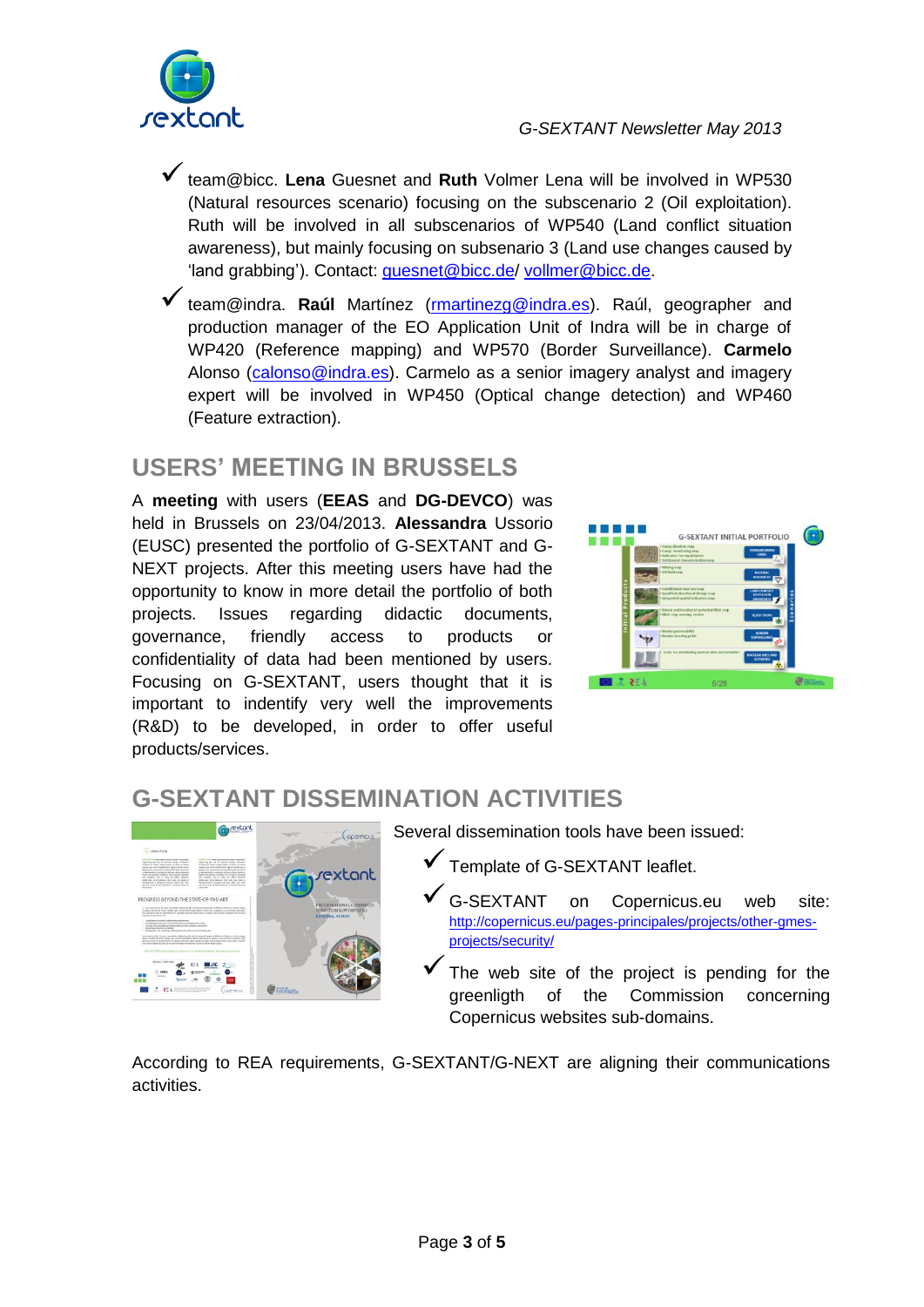

# **G-SEXTANT WPs ACTIVITIES**

#### **WP200 Users Coordination and SLA**

Reinforcing the synergies between BRIDGES, G-SEXTANT and G-NEXT and attending the requirements of *SEA Working Group*, EUSC (as coordinator of this WP) continues working on this WP.

We need to show clearly what G-SEXTANT can provide to the users to collect efficiently more detailed requirements. A friendly catalogue presenting G-SEXTANT/G-NEXT portfolio is planned to be edited.

Delay in specific tasks of the project is envisaged due to the collection of detailed requirements.

#### **WP300 Scenarios definition and product standardization**

As main outcome of this first level WP (led by Indra), *D320.1 Portfolio Specification before G-SEXTANT production* document has been submitted to REA. Thanks to the efforts of DLR, PLUS and EUSC.



*Artisanal gold mining in DR Congo. Credits: BICC/A. Täubert*

#### **WP400 Technology enhancement and production**



The WP was planned to start in M4 and "kickedoff" accordingly. Simon Plank (DLR) is leading the WP and will inform all sub WP leaders about on-going issues and steps ahead. Activities which are included within this WP are mainly dependent on EO data order and processing and may only start after the acceptance of the *Ethics Approval Collection*. Thus, activities in this WP are currently on hold.

#### **WP500 SEA scenarios integration and demonstration**

The WP started in M2. **Elisabeth** Schoepfer (DLR) is leading this WP and kicked-off the work in February. Since the start of the WP main effort was put on the preparation of the first deliverable, *D510.1 User-driven scenarios*, and test sites selection. The scenario leaders (DLR, PLUS, JUELICH and Indra) as well as the involved WP partners contributed to this document providing detailed information on the scenarios and respective subscenarios. The envisaged test sites are described which will be used to elaborate and develop the envisaged products.



#### **WP800 Dissemination**

STP, in charge of this WP, is actively coordinating dissemination and communication activities.